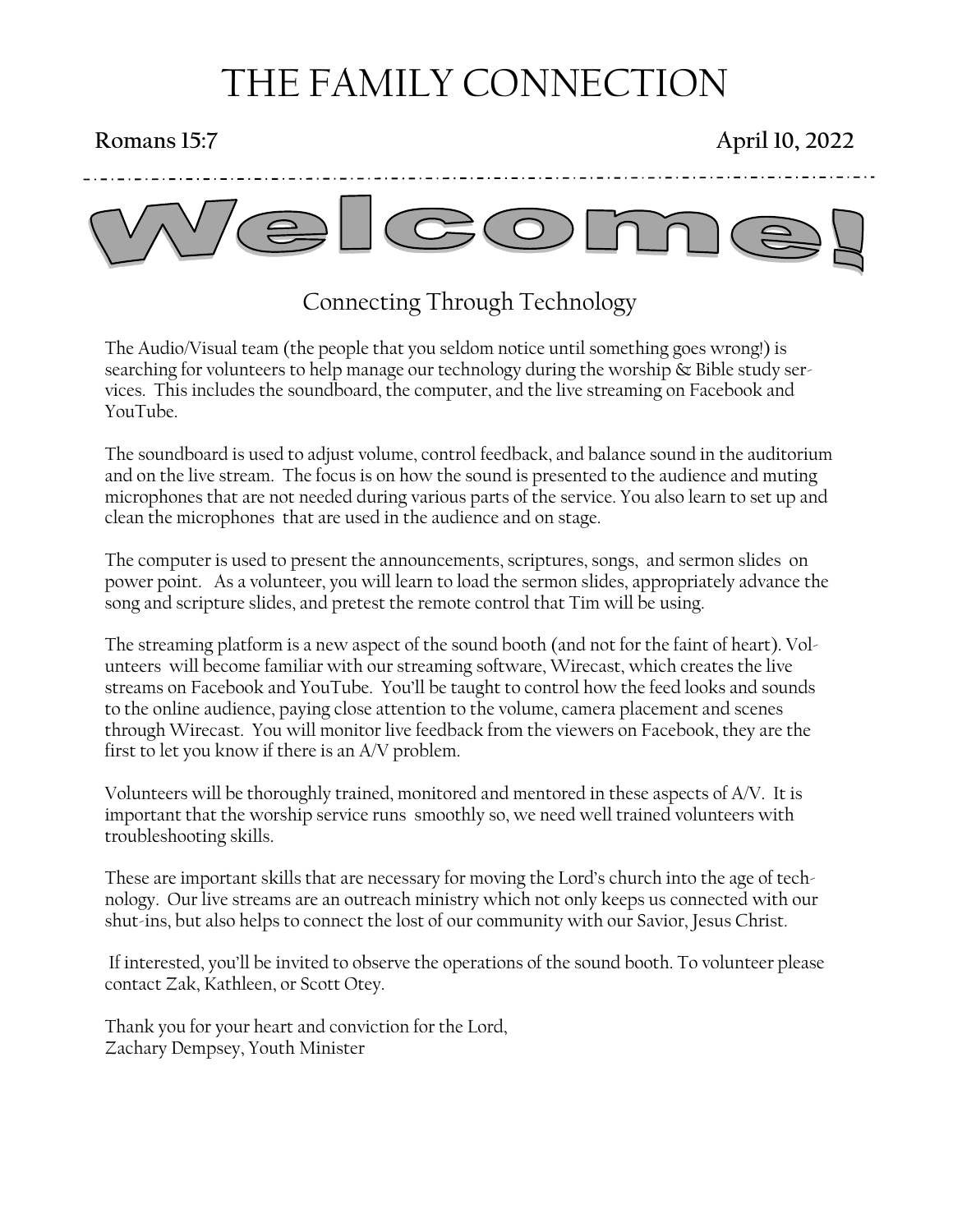### **PRAYER LIST\* MEMBERS**

- Claude Haynes • Debbie Kendall
- Linda Copeland
- Danny Shelly
- Margie Rhodes
- Bonnie Stephens
- Maria Reategui
- Elvis Durity
- Bob Stafford
- Lew Parks
- Frieda Rodgers
- Doug Fee
- Carla Sledge
- Donna Strong
- Lee & Linda Sutton
- Di Menoher
- Jeff Blake
- Glenn Macon
- Rick Barrett
- Lardys Landeros
- Milena Fitzgerald

#### **NURSING HOME / SHUT-INS**

June McCauley

• Wayne Bucy

#### **FAMILY & FRIENDS**

- Jon Sauer Lexi Carr • Kasey Dudley Tania Gadbury
- Maddie Whitlock Cara Rogers
- Amelia Larios
- Joe & Marie Lennon's son
- Mary Ryder Lynn Greer
- Linda Sutton grandson Matt  $\&$ great granddaughter Jordan
- John Wallace's sister, Beth
- Marsha Hampton
- Marco Moros
- Hussey Family Sally Abbott
- Judy Sauer's g-daughter, Meaghan
- Ivonne Maria Reategui's cousin
- Robert Champion Michael Presto
- Larry Brown Judy Brugman
- **Brooke Ruppel**
- Ao Hotchkiss Mary Nell Shelly
- Danny Billingsby
- Donia Ciabuca
- Adrian Ivanov

### **MILITARY**

Christopher Lemay Lee Strong Darrell Martin Casandra Prokop

| OTUCT OF AVOISIIID      |                                                             |  |
|-------------------------|-------------------------------------------------------------|--|
| April 10, 2022          |                                                             |  |
| Call to Worship:        | <b>Joe Lennon</b>                                           |  |
| Medley<br>Welcome:      | "I Stand Amazed"<br>"Praise the Lord"<br><b>Hugh Travis</b> |  |
|                         | "Jesus, Only Jesus"                                         |  |
| Prayer:                 |                                                             |  |
|                         | "How Deep the Father's Love"                                |  |
| Communion:              | Tom Wriggins<br>1 Corinthians 10:15-17                      |  |
|                         | 2 Corinthians 8:1-3                                         |  |
| Song before the Message |                                                             |  |

**Order of Worship**

*" Our God, He Is Alive"*

Children are invited to go to the worship class during this song $*$ 

**Message: Tim Neal**

**Invitation Song:** *"Lord, I Need You"*

**Closing Song:** *"Hide Me Away"*

**Closing Prayer: Marvin Donis**

Parents please pick up your children from class

**\*Children's Worship Class** - 3 years of age to Pre-K - Classroom A8

**Worship volunteers** - remember to meet in Classroom A-11 at 8:50

Communion bread has been placed into individual cups. Gluten Free communion has been placed within the very center ring of each tray.

Bread & juice cups will be picked up when the offering is collected.

### **Future Events**

| <b>Every Monday:</b>                                    | Russ' Open Bible Study - 6-7PM - Fellowship Rm  |  |
|---------------------------------------------------------|-------------------------------------------------|--|
| <b>Every Tuesday:</b>                                   | Men's Prayer Meeting - 6:30 AM                  |  |
| <b>Every Tuesday:</b>                                   | Girls' Devo - 6:15PM - Pam Macon's home         |  |
| EVERY SUNDAY IN APRIL: Melissa will take your new photo |                                                 |  |
| April 23rd:                                             | Ladies' Birthday Fellowship                     |  |
| May 2 - 6th:                                            | Livingston Academy Teacher Appreciation Week    |  |
| May 13th:                                               | VPK Graduation 9:30 AM                          |  |
| May 14th - 15th:                                        | West Broward Youth Group Weekend Event          |  |
| May 22nd:                                               | Fellowship Meal honoring our Graduates          |  |
| March 3 - 5, 2023:                                      | Camping Retreat - Hillsborough River State Park |  |
|                                                         |                                                 |  |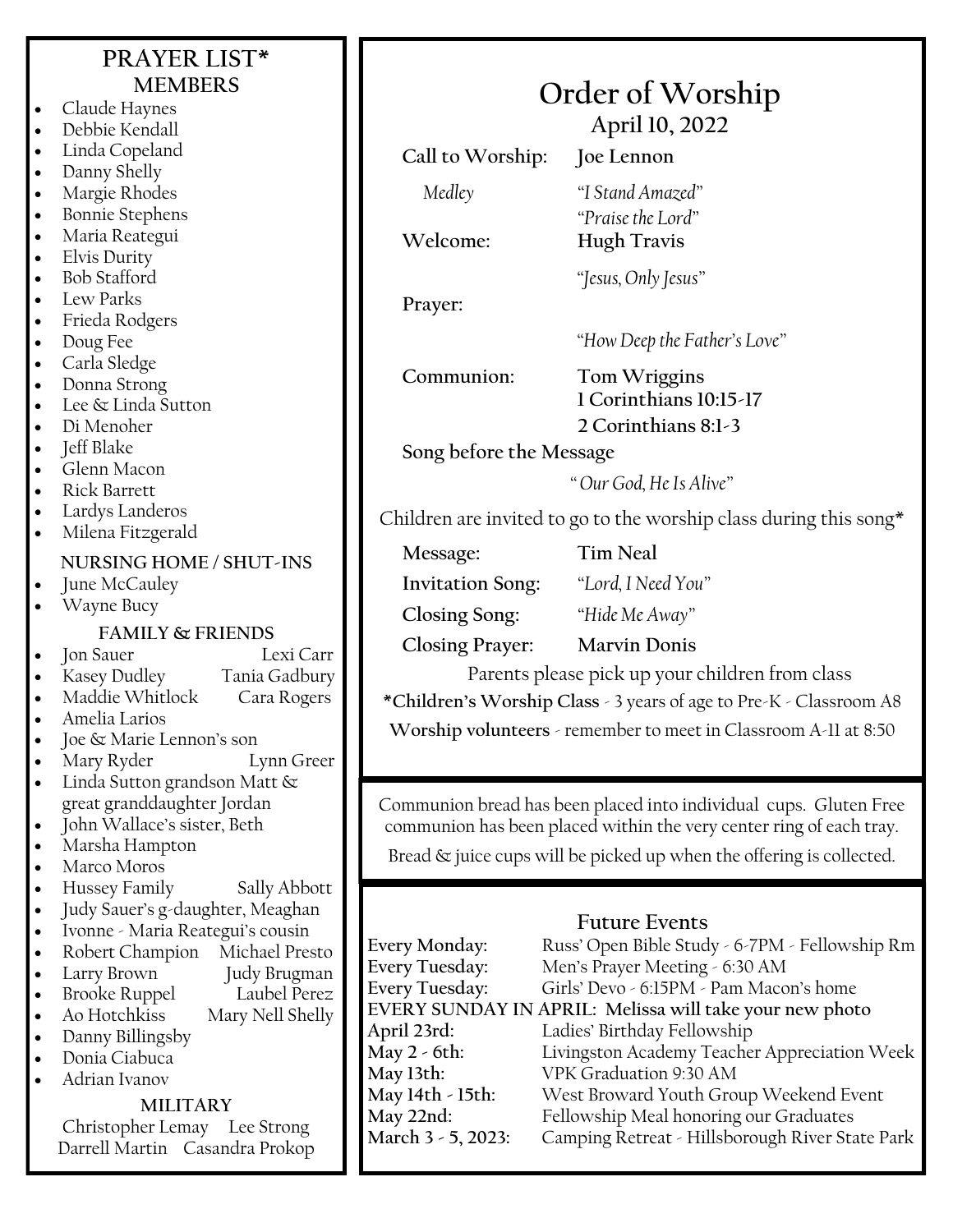#### **GIVING & ATTENDANCE WEEK ENDED April 3, 2022**

| Weekly Actual                      | \$14,331 |  |
|------------------------------------|----------|--|
| Weekly Budget                      | \$9,000  |  |
| Weekly Variance<br>\$5,331         |          |  |
| 4 Week Average Variance<br>\$762   |          |  |
| Sunday Worship:                    |          |  |
| Attendance in Building             | 151      |  |
| Attendance via views online:       | 162      |  |
| Sunday Morning Study:              |          |  |
| Attendance in Building             | 117      |  |
| Attendance via views online:       | 67       |  |
| Sunday Evening:                    |          |  |
| <b>Connection Group Attendance</b> |          |  |
| Wednesday:                         |          |  |
| Attendance in Building/Teens       | 5/       |  |
| Attendance online:                 |          |  |
|                                    |          |  |

#### **PRAYER SECTION**

- Claude Haynes, June McCauley, Elvis Durity, & Scott Blake continue to have health challenges.
- Pray for the families affected by COVID-19.
- .Danny Shelly is slowly recovering at home.
- Many of our Winter Residents are returning to their northern homes. As you prepare to leave, please let us know. You will remain in our prayers year-round.

# Birthday's & Anniversaries

- 14 America Gutierrez
- 15 Cody Callanan
- 16 Jordyn Dempsey
- 16 Kasey Davis
- 16 Jim & Brenda Matin
- 18 Emma Wriggins
- 22 Sela Adams
- 22 Clarke Gaynor
- 24 Hugh Travis
- 24 Tom Wriggins
- 26 Audrey Streefkerk
- 27 Sonyia Rimmer
- 27 Faith Brown
- 28 Margorie Rhodes
- 30 Di Menoher

**Bible Study Times & Locations**

**Sunday morning classes:**

**Adults** will gather in the Auditorium - **Tim Neal Singing Class -**will meet in Classroom A8 - **Joe Lennon Cradle Roll** will meet in the Training Room - **Melissa Neal PreSchool** will meet inClassroom #2a - **Nora Vitiello K-2nd grades** will meet inClassroom #7 - **Susan Meulenburg 3rd – 5 th grade**s will meet in Classroom A-11 - **Kristin Cipolla Teens -** meet in the Teen House with **Zak & Jordyn Dempsey Sunday night:- See insert for locations Wednesday night classes 6:30PM: Adults** - Auditorium - teacher - **Jeff Blake Ladies -** Fellowship Room - Trustworthy - various ladies **PreSchool** will meet inClassroom #2a - **Susan Shelly 3rd – 5 th grade**s will meet in Classroom A-11 - teachers **Diana Travis & Pam Billingsby** 

**Teens** - Teen House - **with Zak & Jordyn Dempsey**

Our virtual options via Facebook & YouTube, @ the times listed above. We hope you will join us in one of these Bible study opportunities.

## **Your Help Is Needed!**

We are looking for teachers to help with the children's worship class. Children's Worship is offered for children ages 3 - 5 years old. Children remain with their parents until they are dismissed by the song leader after the communion service. During this worship time, children are given the opportunity to learn God's teachings in a fun-filled and nurturing atmosphere. Children are taught about Jesus through Bible stories, songs, crafts, worship, and fun activities. We hope to have enough volunteers so that each teacher will serve only one month each year. This is a fun and easy way to connect with our youth and a valuable way to serve our young families. If you are able to help please contact Diane Otey ASAP 239- .

## **Help Us Get Nominated**

The Naples Daily News "Best of" competition has begun. Please nominate Livingston Academy in the categories of Childcare and Preschool. Only the top 5 nominations will compete next month for the title of "Best of Naples". Each email address may place one vote per category. Please check out our ad in the paper and vote for Livingston Academy at.

https://naplesnews.secondstreetapp.com/Best-of-the-Best-2022 showcase/gallery/

Nominations began on Friday and will end on the 27th. The emailed bulletin contains a link that you may click on for direct access to the voting page. Thank you for nominating Livingston Academy where the children's hearts are being connected to God.

Connection Groups will not meet next Sunday, April 17th